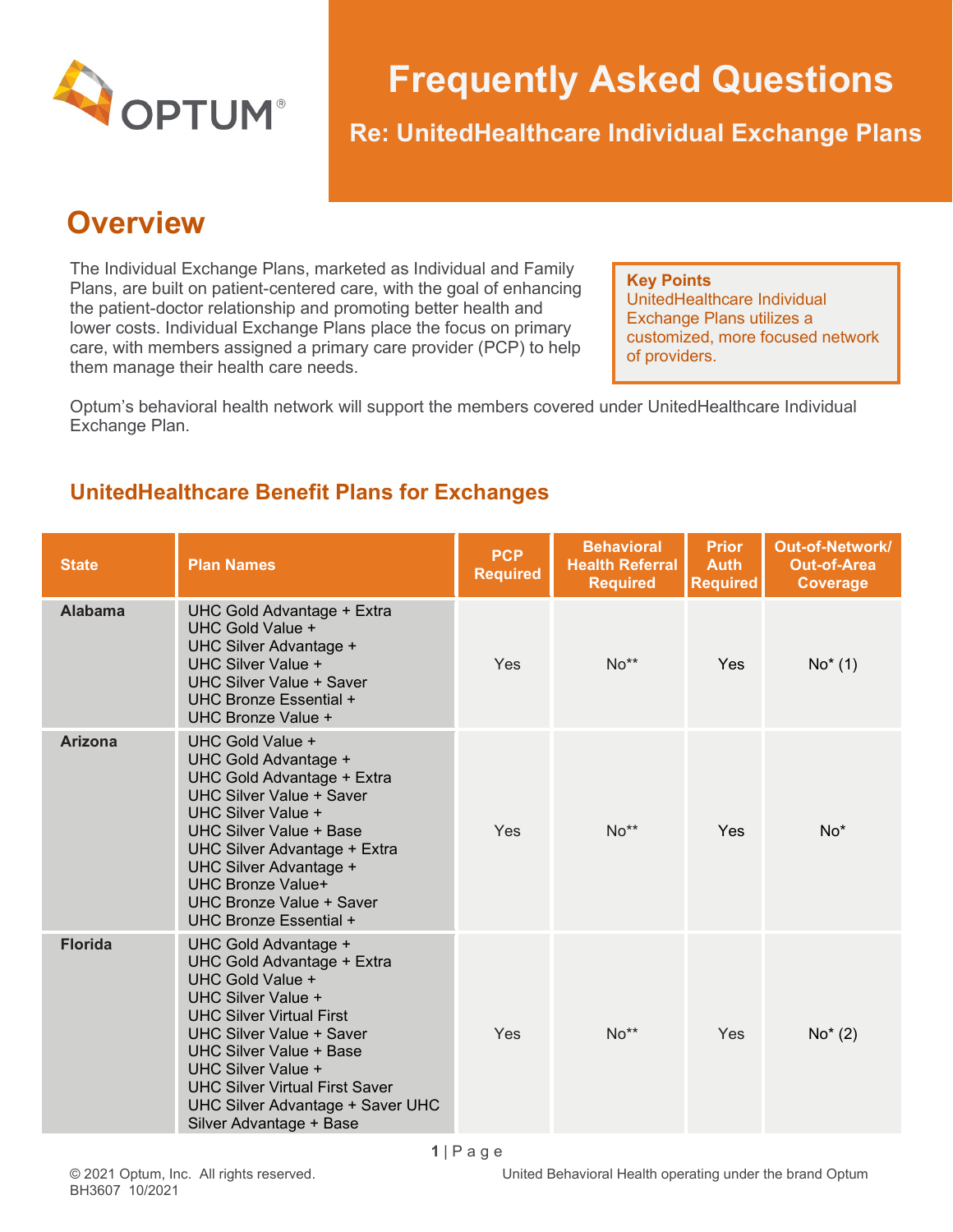|                 | UHC Silver Advantage + Extra<br>UHC Silver Advantage + Extra Saver<br>UHC Bronze Essential +<br><b>UHC Bronze Value +</b><br><b>UHC Bronze Value + Saver</b><br><b>UHC Bronze Virtual First</b>                                                                                                                                                        |     |        |            |          |
|-----------------|--------------------------------------------------------------------------------------------------------------------------------------------------------------------------------------------------------------------------------------------------------------------------------------------------------------------------------------------------------|-----|--------|------------|----------|
| Georgia         | <b>UHC Gold Advantage +Extra</b><br>UHC Gold Advantage +<br>UHC Gold Value +<br><b>UHC Gold Value + Saver</b><br><b>UHC Silver Virtual First</b><br>UHC Silver Advantage +<br>UHC Silver Advantage + Extra<br>UHC Silver Value +<br><b>UHC Silver Value + Saver</b><br>UHC Bronze Value +<br>UHC Bronze Essential +<br><b>UHC Bronze Virtual First</b> | Yes | $No**$ | Yes        | $No*$    |
| <b>Illinois</b> | UHC Gold Value +<br>UHC Gold Advantage +<br>UHC Gold Advantage + Extra<br>UHC Silver Value +<br>UHC Silver Advantage +<br>UHC Silver Advantage + Extra<br><b>UHC Silver Virtual First</b>                                                                                                                                                              | Yes | No**   | <b>Yes</b> | $No*$    |
| Louisiana       | UHC Gold Value +<br>UHC Gold Advantage +<br>UHC Gold Advantage + Extra<br>UHC Silver Value +<br>UHC Silver Advantage +<br>UHC Silver Advantage + Extra<br>UHC Bronze Value +<br>UHC Bronze Essential +                                                                                                                                                 | Yes | $No**$ | Yes        | $No*$    |
| <b>Maryland</b> | UHC Gold Value +<br>UHC Gold Base +<br>UHC Gold Saver +<br>UHC Gold Advantage + Extra<br>UHC Silver Value +<br>UHC Silver Base +<br>UHC Silver Saver +<br>UHC Silver Extra +<br>UHC Bronze Value +<br><b>UHC Bronze</b><br>UHC Bronze Saver +<br>UHC Bronze Essential +                                                                                | Yes | No**   | Yes        | $No*(3)$ |
| <b>Michigan</b> | UHC Gold Advantage + Extra<br>UHC Gold Value +<br>UHC Gold Advantage +<br>UHC Gold Advantage + Extra<br>UHC Silver Value +<br>UHC Silver Advantage +<br>UHC Silver Advantage + Extra<br>UHC Bronze Value +<br>UHC Bronze Essential +<br><b>UHC Bronze Essential + Saver</b>                                                                            | Yes | $No**$ | Yes        | $No*$    |

United Behavioral Health operating under the brand Optum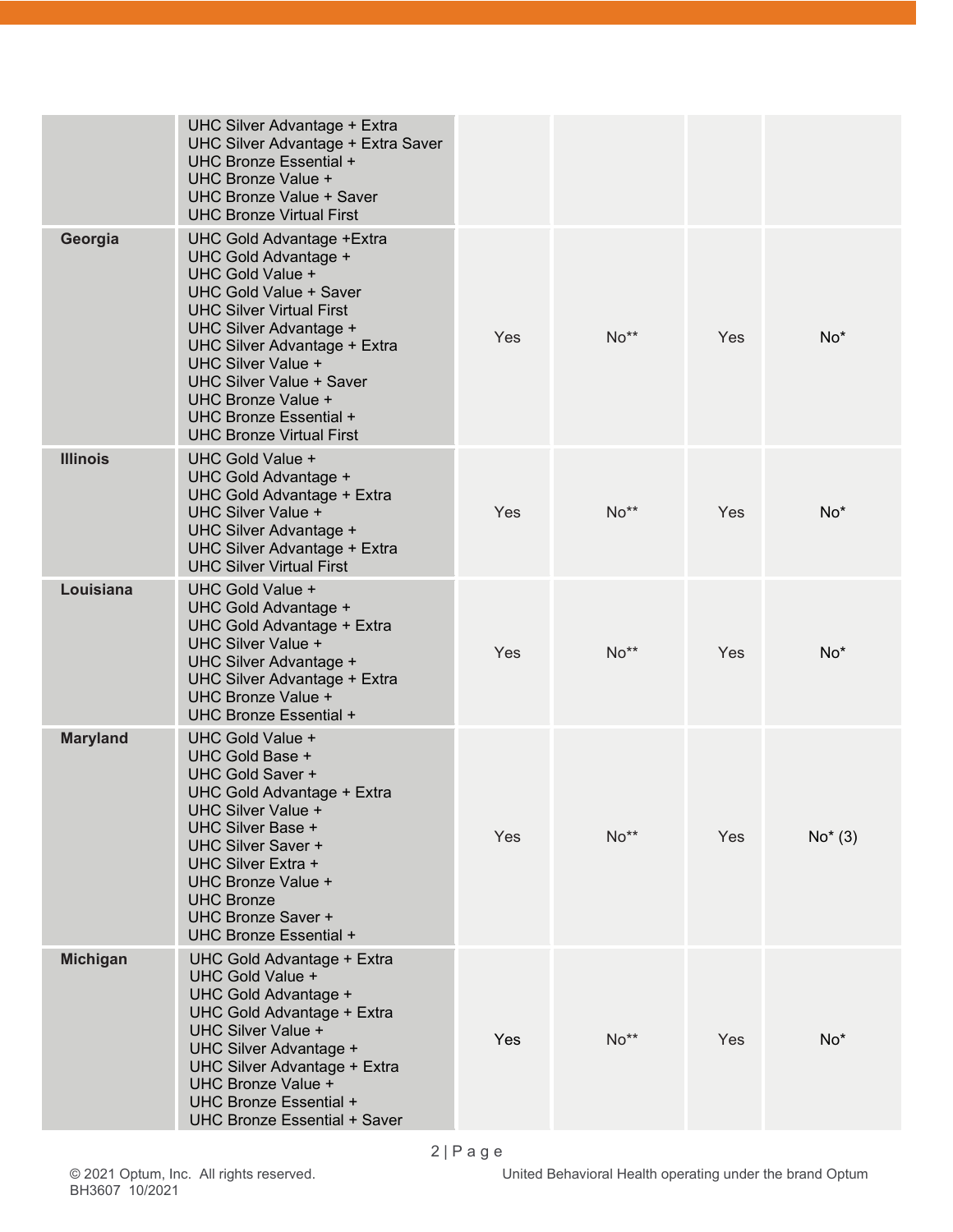| <b>North Carolina</b> | UHC Gold Advantage +<br>UHC Gold Advantage + Extra<br>UHC Silver Value +<br><b>UHC Silver Value + Saver</b><br>UHC Silver Advantage +<br>UHC Bronze Value +<br>UHC Bronze Essential +<br>UHC Gold Advantage +<br>UHC Gold Advantage + Extra<br>UHC Silver Value +<br><b>UHC Silver Value + Saver</b><br>UHC Silver Advantage +<br>UHC Bronze Value +<br>UHC Bronze Essential + | Yes        | $No**$ | Yes | $No*$    |
|-----------------------|--------------------------------------------------------------------------------------------------------------------------------------------------------------------------------------------------------------------------------------------------------------------------------------------------------------------------------------------------------------------------------|------------|--------|-----|----------|
| <b>Oklahoma</b>       | UHC Gold Value +<br>UHC Gold Advantage + Extra<br>UHC Silver Value +<br>UHC Bronze Value +<br>UHC Bronze Value + Saver<br>UHC Bronze Essential +<br>UHC Bronze Value +                                                                                                                                                                                                         | Yes        | No**   | Yes | $No*$    |
| <b>Tennessee</b>      | UHC Gold Value +<br>UHC Gold Advantage + Extra<br>UHC Silver Value +<br><b>UHC Silver Value + Saver</b><br>UHC Silver Advantage + Extra<br>UHC Bronze Value +<br>UHC Bronze Essential +                                                                                                                                                                                        | Yes        | No**   | Yes | $No*(4)$ |
| <b>Texas</b>          | UHC Gold Value +<br>UHC Gold Advantage +<br>UHC Gold Advantage + Extra<br>UHC Silver Value +<br><b>UHC Silver Virtual Firs</b><br>UHC Silver Advantage +<br>UHC Silver Advantage + Extra<br>UHC Bronze Value +<br><b>UHC Bronze Essential +</b><br>UHC Bronze Virtual First                                                                                                    | Yes        | No**   | Yes | $No*$    |
| Virginia              | UHC Gold Value +<br><b>UHC Gold Advantage + Extra</b><br>UHC Silver Value +<br><b>UHC Silver Value + Saver</b><br><b>UHC Silver Virtual First</b><br>UHC Bronze Value + Saver<br>UHC Bronze Value +<br><b>UHC Bronze Virtual First</b><br>UHC Bronze Essential +                                                                                                               | <b>Yes</b> | $No**$ | Yes | $No*(5)$ |
| Washington            | <b>Cascade Select Gold</b><br>Gold Value +<br>Silver Value +<br><b>Cascade Select Silver</b><br><b>Cascade Select Bronze</b><br>Bronze Value +                                                                                                                                                                                                                                 | Yes        | $No**$ | Yes | $No*$    |

*\* Except for emergency services and related admissions*

*\*\* Mental health disorders/substance use from network behavioral health clinicians do not require a referral.*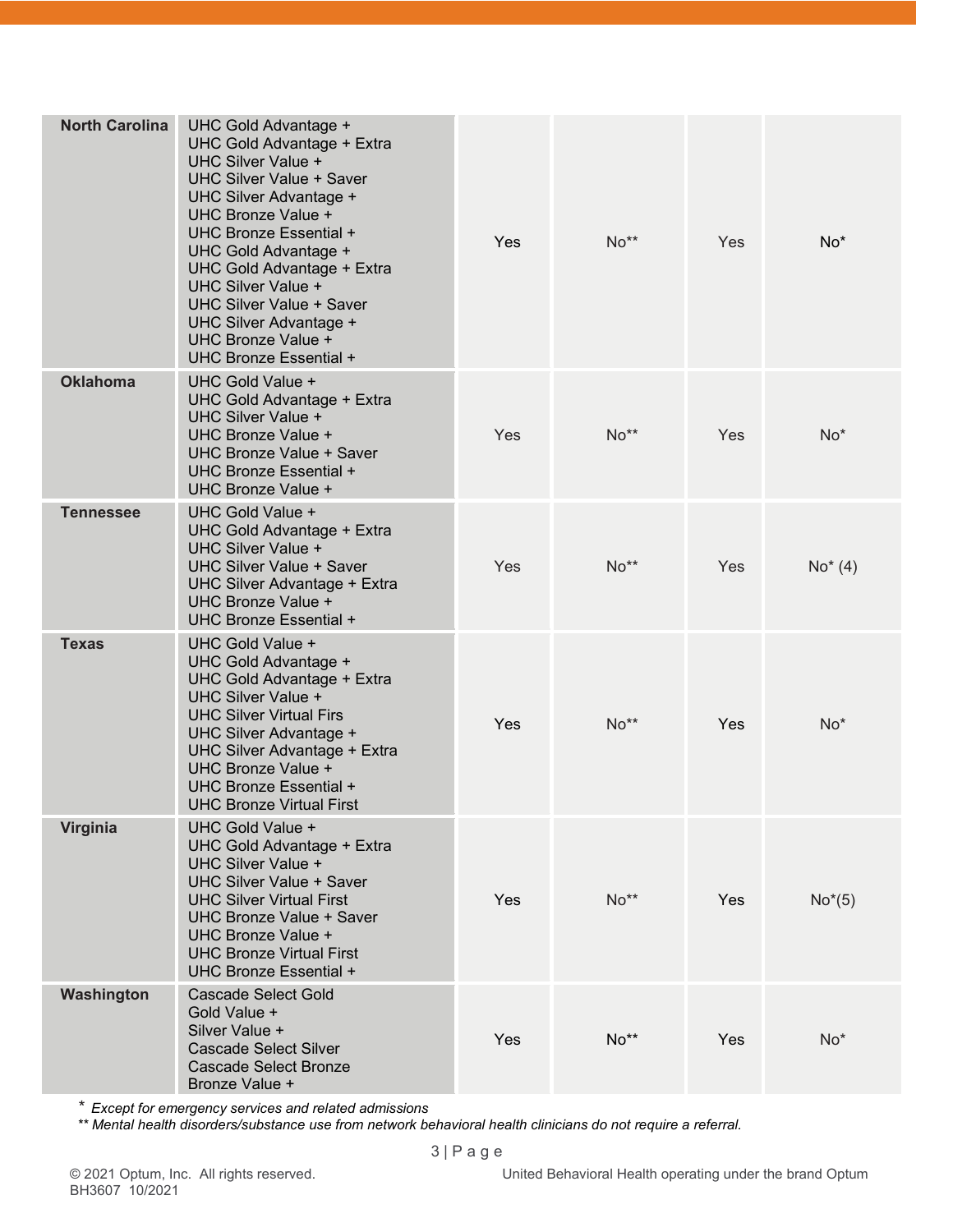(1) Alabama Individual Exchange members will have access to participating providers in the following counties in the state of Tennessee: Giles and Lincoln. In addition, Alabama Exchange members will have access to participating providers in Escambia County, Florida.

(2) Florida Individual Exchange members will have access to participating providers in the following counties in the state of Alabama: Baldwin and Mobile.

(3) Maryland Individual Exchange members will have access to participating providers in the following counties in the state of Virginia: Fairfax, Fairfax City, Loudoun and Arlington.

(4) Tennessee Individual Exchange members will have access to participating providers in the following counties in the state of Alabama: Limestone and Madison.

(5) Virginia Individual Exchange members will have access to participating providers in the following counties in the state of Maryland: Frederick, Montgomery and Prince Georges.

### **Sample Member ID Card**

Look for key differences on the member's ID card to identify plan type and benefit features:

- **1.** Name of state exchange
- **2.** Payer ID used for electronic data interchange
- **3.** Primary Care Provider information or "PCP Required" reference
- **4.** Referral required indicator (if applicable)
- **5.** Member's network name
- **6.** Referral requirement statement (if applicable)
- **7.** Claims mailing address

| Front                                                                                                                                                                                                                                                                                                                                                                                                                                                                              | <b>Back</b>                                                                                                                                                                                                                                                                                                                                                                                                                                                                            |
|------------------------------------------------------------------------------------------------------------------------------------------------------------------------------------------------------------------------------------------------------------------------------------------------------------------------------------------------------------------------------------------------------------------------------------------------------------------------------------|----------------------------------------------------------------------------------------------------------------------------------------------------------------------------------------------------------------------------------------------------------------------------------------------------------------------------------------------------------------------------------------------------------------------------------------------------------------------------------------|
| United<br>OPTUMRx<br>Healthcare<br><b>MEMBER NAME</b><br>Member:<br><b>XXONEX</b><br>999999999<br>Group Number:<br>Member ID:<br>PCP: Or: PCP Required<br><b>Bronze Plan</b><br>3<br><b>Provider Name</b><br>Exp Date: 12/31/22<br>Payer ID 87726<br>Eff Dt 04/11/2021                                                                                                                                                                                                             | Printed: XX/XX/21<br>II, RAME BOOK, HAN DIRECEPULAT, BUSH KAEP DIAPI TARAH PORTI PA ADAMA A AWAY DIRECEPULAT.<br>II, KAEL HAN DIRECEPULAT, HAN A KAEP KAEP A AWAY A AWAY A SA AWAY DIRECEPULAT.<br>Members: We're here to help. Check benefits, view claims, find a doctor, ask a question and more. PCP to send electronic referrals.<br>Online Account:<br>Member Services:<br>myuhc.com/exchange<br>6<br>000-000-0000<br>20-000-0000<br>24-hour physician access:<br>Mental Health: |
| 610279<br>Rx Bin:<br>Сараув:<br>7777<br><b>Rx PCN:</b><br><b>PCP: \$35</b><br><b>Spec \$250</b><br><b>EXCXX</b><br>Rx Grp:<br><b>UC: \$100</b><br>ER: \$75<br>Tier: 1/2/3/4/5<br>Frank: \$X/\$N/\$X.\$X/\$X<br><b>DED INDV/FAM</b><br><b>OOPM INDV/FAM</b><br>\$3300/\$6600<br>\$6600/\$13000<br>In network:<br><b>PCP Referrals Required</b><br>XX Individual Exchange Benefit Plan<br>Underwritten by UnitedHealthcare of XXXXXXXX, Inc.<br>5<br><b>Fully Insured</b><br>DOF0508 | 877-478-4760<br>Providers:<br>UHCprovider.com<br>$\overline{7}$<br>PO Box 5280, Kingston, NY, 12402 - 5280<br>Medical Claims:<br>844-569-4143<br>Pharmacists:<br>OptumRx PO Box 650540, Dallas, TX 75265-0540<br>Pharmacy Claims:                                                                                                                                                                                                                                                      |

*Sample member ID cards for illustration only; actual information varies depending on payer, plan, and other requirements. Member Services, Physician, and Mental Health phone numbers will be populated with the state-specific phone number(s).*

## **Frequently Asked Questions**

#### **Member Coverage**

#### **When does benefit coverage begin?**

The Patient Protection and Affordable Care Act (ACA) requires health insurers to provide a three-month grace period before terminating coverage for people who have not paid their premiums. The grace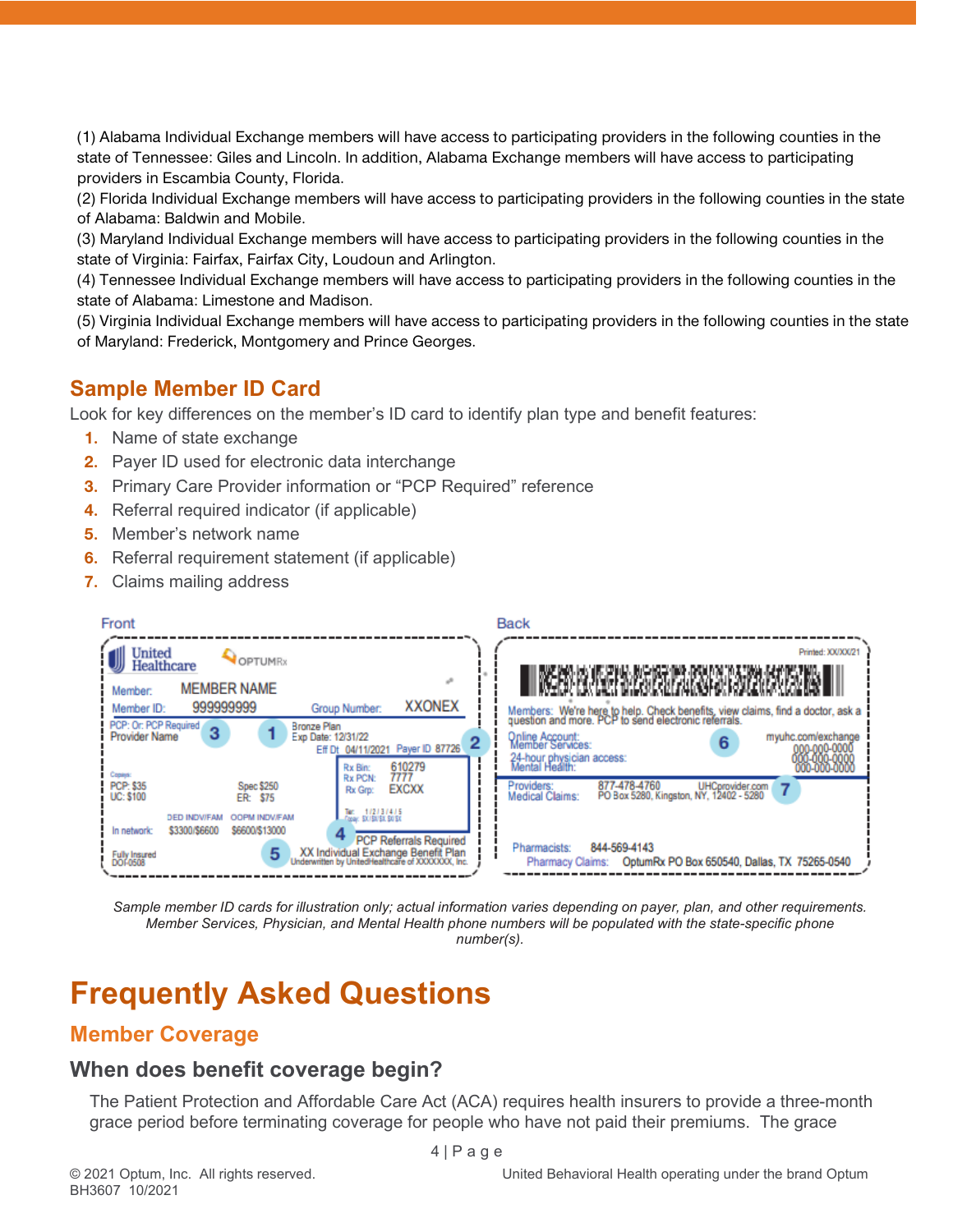period applies to those who received an advanced premium tax credit and have paid at least one full month's premium within the benefit year.

Members are required to pay the first month's premium before coverage goes into effect. To identify whether a member is in the grace period, refer to the instructions in the Provider Administrative Guide. If a member has not paid their premium during the second or third month, claims will pend until payment is received. The member may not be billed during this time. If the premium is paid, the claims will be released for payment. If the premium is not paid by the end of the third month, the claims will be denied.

The grace period starts over each time the member defaults on their premium.

Identifying members in a grace period There are 3 ways to verify if the member is in a grace period:

- 1. EDI 271 Response Transactions We will return the following information:
	- Coverage Status
		- 1<sup>st</sup> month: Active
		- 2<sup>nd</sup> month: Active Pending Investigation
		- 3<sup>rd</sup> month: Active Pending Investigation
	- Period Start First day of the first month of the grace period
	- Period End Last day of the third month of the grace period
	- MSG Individual Exchange Grace Period
		- If the service date is one month after the claim eligible through date, the member is in the second grace period month.
- 2. UnitedHealthcare Provider Portal
	- The portal also includes an information icon message where the user can hover to understand what each period means to them and the member. The online secure UnitedHealthcare Provider Portal will indicate if the member is within a grace period and at what month.
- 3. Contact Us
	- Verify member eligibility by calling 1-888-478-4760.

#### **Provider Network**

#### **Does Optum use the same network for UnitedHealthcare Individual Exchange Benefit Plans that is used for Optum's commercial business?**

No. UnitedHealthcare Individual Exchange Plans utilize a customized, more focused network to better meet consumer needs around access to quality and efficient care for local communities. To find network providers, please refer to the provider directory on providerexpress.com > Our Network > [Optum](https://www.providerexpress.com/content/ope-provexpr/us/en/our-network.html)  [Clinician Directory.](https://www.providerexpress.com/content/ope-provexpr/us/en/our-network.html)

#### **How do I know if I'm in-network for the Individual Exchange Benefit Plans?**

Providers participating for UnitedHealthcare commercial benefit plans may already participate for benefit plans offered on the Individual Exchange. Participating providers must have a location in the network service area to be eligible for in-network coverage. Locations listed outside of the service area may not be considered eligible for in-network benefit coverage.

Participating providers agree to give UnitedHealthcare members equal access to the treatment they need. This includes delivery of service or treatment for any Individual Exchange member with plans for which a provider participates.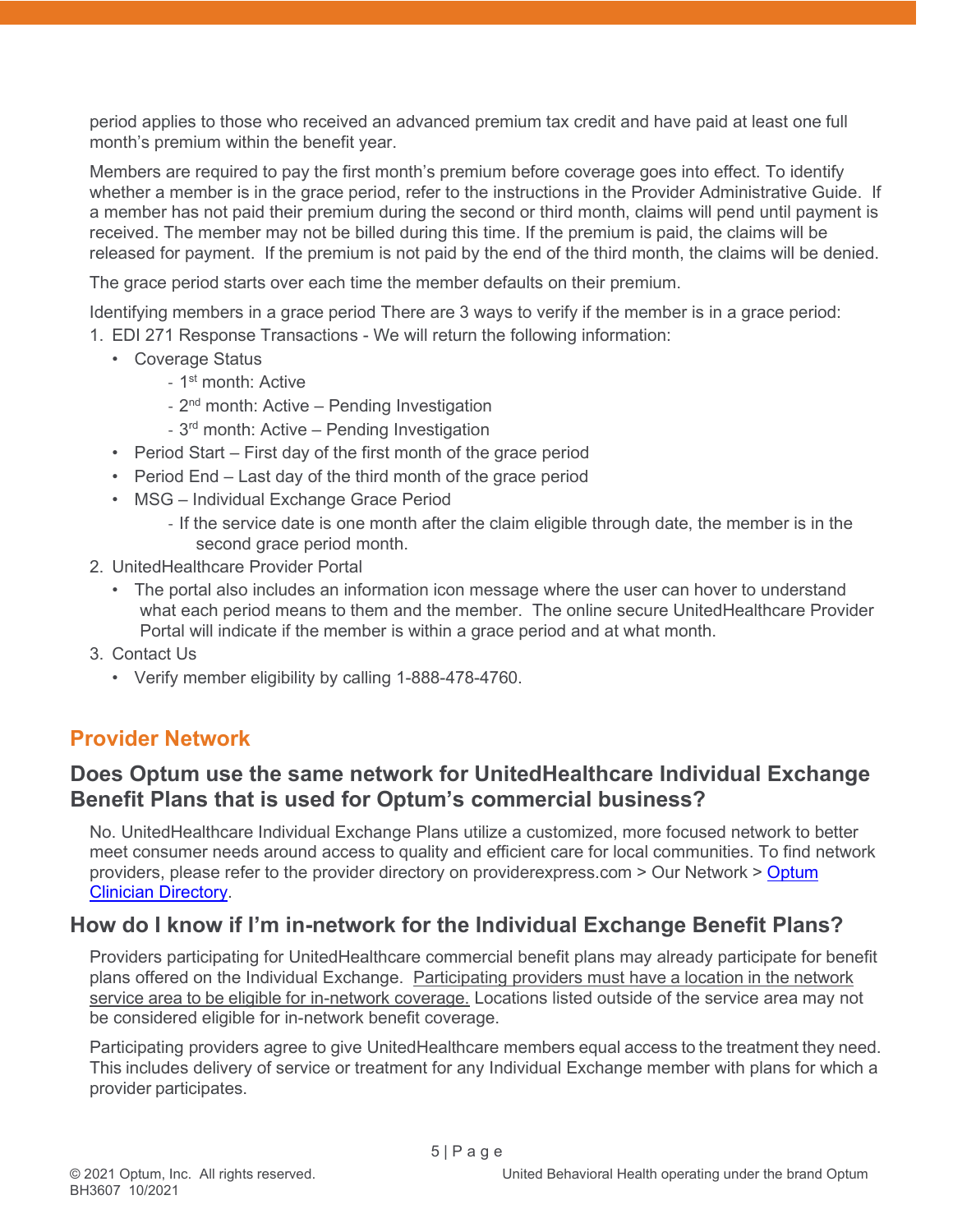### **Advance Notification/Prior Authorization**

#### **Do Exchange health plans require advance notification or prior authorization?**

Advance notification and prior authorization are required for certain planned services so we can determine if the services are covered under the member's benefits. Prior authorization is granted only for services determined to be medically necessary according to the member's benefit plan and applicable policies and guidelines. It's the provider's responsibility to follow the advance notification or prior authorization procedures as outlined on [UHCprovider.com.](https://www.uhcprovider.com/en/prior-auth-advance-notification.html)

#### **Is admission notification required?**

Yes, admission notification is required for every inpatient admission. The admission notification requirement applies even if a referral or prior authorization is on file. Admission notification is the facility's responsibility.

#### **How do Optum providers obtain prior authorization for services for members covered through UnitedHealthcare Individual Exchange Benefit Plans?**

Optum providers will submit authorizations online through the Prior Authorization and Notification tool on [UHCprovider.com.](https://www.uhcprovider.com/en/prior-auth-advance-notification.html) You can use the same Optum ID you use for secure transactions on Optum's provider website, Provider Express, to access the Prior Authorization and Notification tool on UHCprovider.com.

### **Member Billing**

#### **Can members be billed for non-covered services?**

Yes, according to the terms of your Participation Agreement, you may bill members for non-covered services under certain circumstances.

If you request prior authorization of benefits for behavioral health services or authorization for continued treatment and UnitedHealthcare does not authorize the requested services, the member may be billed if a written statement is signed by the member, subsequent to the non-coverage determination, and in advance of receiving the services. The signed statement must include:

- That you have informed the member that we are unable to authorize such services for coverage under the member's benefit plan
- The reason given by UnitedHealthcare for not authorizing the services
- That, as a result, the member has been denied coverage for such services under their benefit plan and will be financially responsible

### **Member Benefits**

#### **Do members have out of network benefits?**

Members do not have an out of network benefit and are required to utilize a provider from the customized, more focused Individual Exchange network.